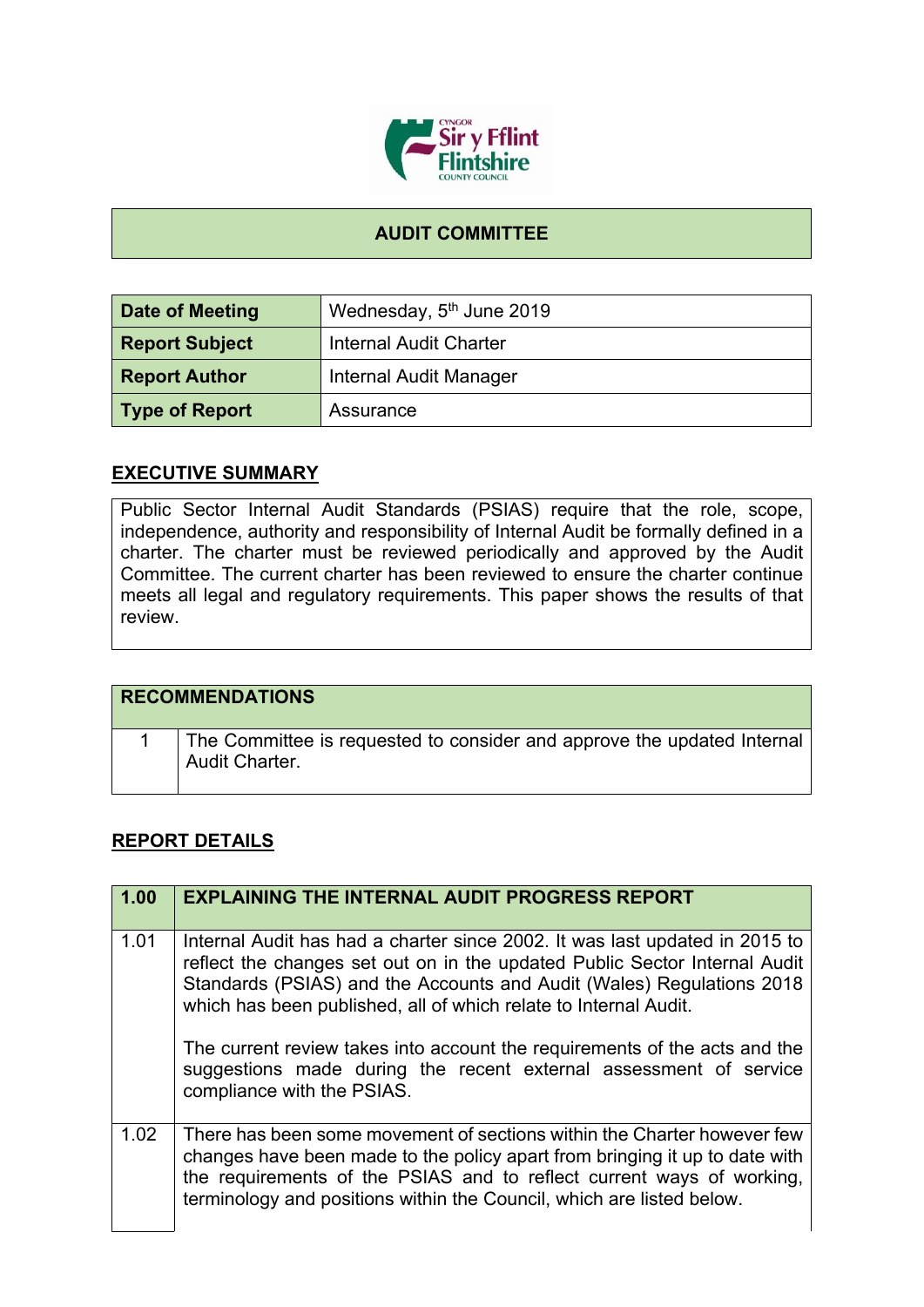|      | The Charter update also incorporates the suggested improvements<br>following the external assurance assessment. To aid review the new areas<br>included within the Charter are detailed below:                                                                                                                                                                                                                                                              |                                                                                                                                                                                                                           |
|------|-------------------------------------------------------------------------------------------------------------------------------------------------------------------------------------------------------------------------------------------------------------------------------------------------------------------------------------------------------------------------------------------------------------------------------------------------------------|---------------------------------------------------------------------------------------------------------------------------------------------------------------------------------------------------------------------------|
|      | <b>Section</b>                                                                                                                                                                                                                                                                                                                                                                                                                                              | <b>New to the Charter</b>                                                                                                                                                                                                 |
|      | Section 2                                                                                                                                                                                                                                                                                                                                                                                                                                                   | This section has been updated to reflect the new mission<br>statement of the Chartered Institute of the Internal Audit (CIIA).                                                                                            |
|      | Para 4.5                                                                                                                                                                                                                                                                                                                                                                                                                                                    | To demonstrate independence reference has been made to<br>the Audit Manager's direct access to the Chief Executive and<br>the Council's Leader.                                                                           |
|      | Para 4.8                                                                                                                                                                                                                                                                                                                                                                                                                                                    | To further demonstrate independence, the expectations of the<br>auditors have been noted.                                                                                                                                 |
|      | Para 6.1                                                                                                                                                                                                                                                                                                                                                                                                                                                    | Aligned the Charter to the recently updated Whistleblowing<br>policy in reference to members and third party individuals.                                                                                                 |
|      | Para 9.2                                                                                                                                                                                                                                                                                                                                                                                                                                                    | Audit Training – included the requirement for auditors to<br>undertaken 30 hrs training if they hold the CIA qualification.                                                                                               |
|      | Para 10.6                                                                                                                                                                                                                                                                                                                                                                                                                                                   | Included the reporting responsibilities of the Audit Manager.                                                                                                                                                             |
|      | Section 12                                                                                                                                                                                                                                                                                                                                                                                                                                                  | Included a new section on the Quality Assurance and<br>Improvement Programme.                                                                                                                                             |
|      | Section 13                                                                                                                                                                                                                                                                                                                                                                                                                                                  | Included a new section on Third Party Auditing.                                                                                                                                                                           |
| 1.03 | The Charter meets the requirements of the PSIAS standards. It gives the<br>mission, definition and legal background to Internal Audit. It shows the code<br>of ethics that auditors must comply with. It includes the independence and<br>authority of Internal Audit; the role, scope and responsibility of the activity<br>including fraud-related work. It also outlines the resources of the team,<br>training requirements and reporting requirements. |                                                                                                                                                                                                                           |
| 1.04 | Within Flintshire, the Charter is part section 26 of the Constitution. After<br>approval by the Audit Committee, it is intended to submit the Charter to the<br>Constitution and Democratic Services Committee for approval.                                                                                                                                                                                                                                |                                                                                                                                                                                                                           |
| 1.05 | tracked changes.                                                                                                                                                                                                                                                                                                                                                                                                                                            | To aid clarity and transparency two copies of the Internal Audit Charter are<br>included. Appendix A shows where the changes have occurred, using<br>tracked changes, whilst Appendix B shows the revised Charter without |

| 2.00 | <b>RESOURCE IMPLICATIONS</b>     |
|------|----------------------------------|
| 2.01 | None as a result of this report. |

| 3.00 | <b>CONSULTATIONS REQUIRED / CARRIED OUT</b>                                                                                                       |
|------|---------------------------------------------------------------------------------------------------------------------------------------------------|
| 3.01 | The draft Charter has been shared with the Chief Executive, Monitoring<br>Officer and Corporate Finance Officer (s151 Officer) for consideration. |